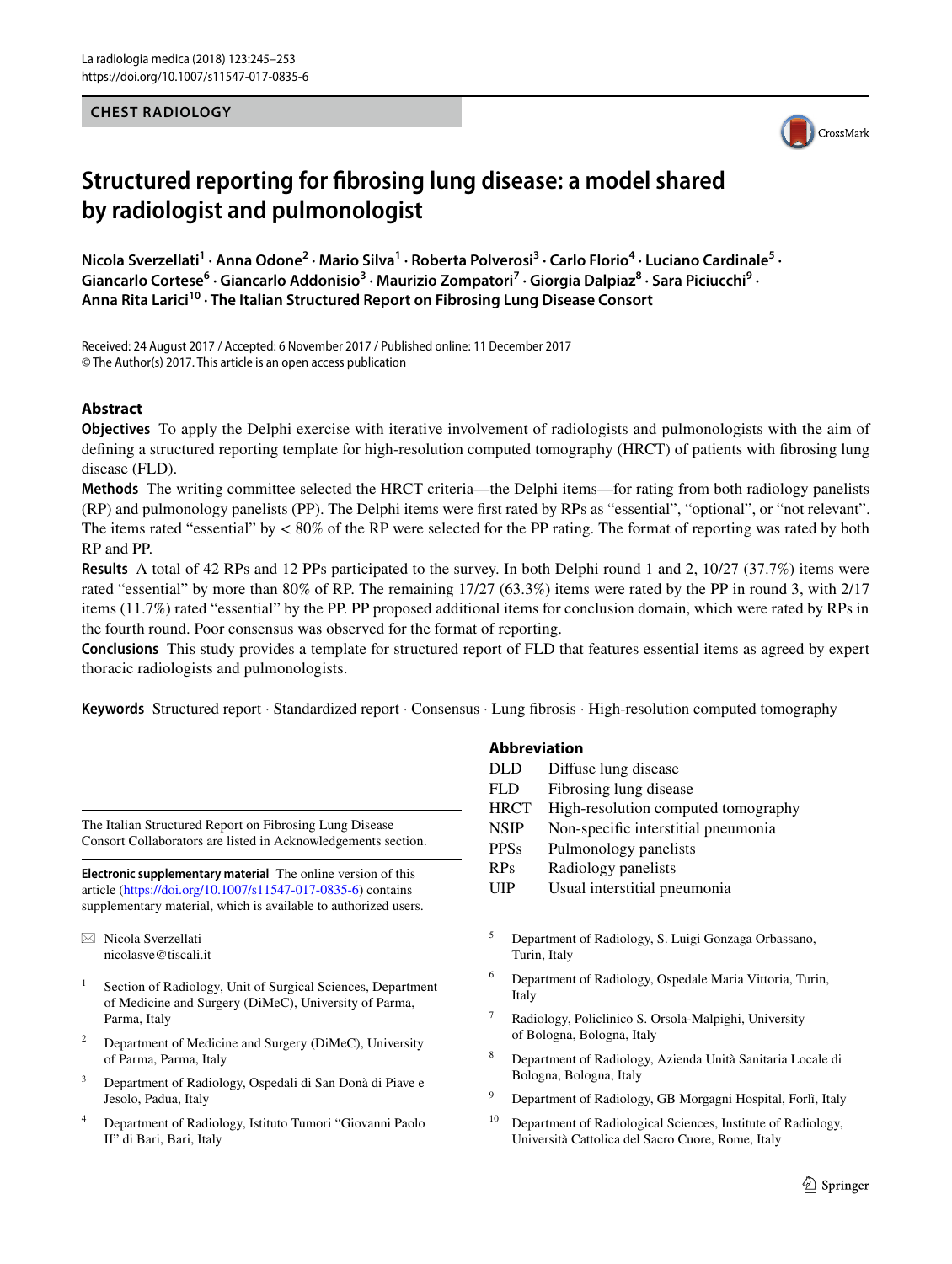## **Introduction**

The radiology report is an essential part of the service that radiologists provide to both patients and referring physicians, in any feld of medicine. It records information for future use and it is part of the legal records for the episode of care [[1](#page-7-0)]. The radiology report's structure and content may vary according to several factors, including the clinical inquiry, and the radiologist's expertise and education.

Free text reporting is still the most common format in clinical radiology. However, free text clinical reports may heterogeneously render the core information (e.g., language and cultural variability), making it difficult to compare reports or fnd specifc details [\[2,](#page-7-1) [3\]](#page-7-2). This is particularly true for difuse lung disease (DLD), which is often a challenging diagnosis and prone to variable description by high-resolution computed tomography (HRCT). Notably, there is no consensus on the relevant fndings that should serve as core mandatory information to the referring physician. For instance, reporting enlarged lymphnodes might result misleading in patients with fbrosing lung disease (FLD) because these abnormalities frequently coexist without specifc clinical implication.

A number of initiatives are being promoted by the major international societies of radiology to disseminate the use of structured reporting [\[4\]](#page-7-3). Potentially, the use of structured reporting may improve consistency in clinical radiology [\[5\]](#page-7-4). It might reduce the rate of overlooking important fndings as well as improve communication with referring physician. Several studies have explored pros and cons of the structured reporting in various settings. Some of them showed some benefit whereas others did not [[2](#page-7-1), [5](#page-7-4)[–7](#page-7-5)]. However, it seems that most radiologists are encouraging and appreciating the use of structured reporting, especially in among subspecialist radiologists [\[8\]](#page-7-6).

To our knowledge, there is no proposed structured reporting template for HRCT scans of subjects with DLD to guide radiologists in the systematic reporting in the framework of fndings and synthesize a fnal clinical hypothesis. Following debates between expert pulmonologists and chest radiologists at the Italian national meetings national meetings, respectively, from the Italian societies of respiratory medicine and the Italian society of medical radiology (SIRM), we hypothesized that a structured report might be particularly helpful for HRCT of patients with FLD.

Within the reference standard of multidisciplinary discussion, the radiology report remains the primary method of communication between radiologists and clinicians, particularly in non-referral centers. A simple stepwise approach can aid HRCT interpretation and is especially applicable to FLD, thus ftting structured reporting [[9](#page-7-7)]. In fact, reducing the chance of omitting important fndings (e.g., traction bronchiectasis or pulmonary emphysema), or supplying an interpretation of the radiological pattern, would be paramount to guide the referring physician in critical clinical decisions for patients with FLD.

This study was undertaken to enact critical shared discussion between chest radiologists and pulmonologists by means of multi-round consensus-building Delphi exercise, to develop a comprehensive focused structured reporting template for HRCT of patients with FLD. The study objectives were to develop a list of HRCT criteria to describe FLD, to learn the most relevant parameters according to the point of view of pulmonologist, and to assess the agreement among experts on the proposed criteria.

# **Materials and methods**

A six members writing committee proposed the HRCT criteria and parameters—the Delphi items –to the panelists rating. The writing committee members had at least 10 years of experience and authored at least 10 studies in imaging of DLD and they did not participate in the following Delphi survey. The list of Delphi items was based on the evidence from the literature in FLD and the experience of each writing committee member.

### **Selection of the Delphi domains and items**

A literature search was performed in Medline to identify publications relevant to the HRCT features of FLDs from 2002 idiopathic interstitial pneumonia classifcation document to January 2016 [[10\]](#page-7-8). The full text of the selected studies was reviewed by two out of six members of the writing committee, who developed and shared the initial list of Delphi items with the other writing committee members via emails and teleconferences.

The structured report was divided into three domains according to the American College of Radiology handbook for residents: (a) initial considerations, (b) HRCT fndings, (c) Conclusions [\[11](#page-8-0)]. The Delphi items proposed by the writing committee are detailed in Table [1](#page-2-0) according to domain belonging.

The domain "Initial considerations" included information needed for pre-test description of the clinical scenario and the quality of HRCT, as follows: available clinical indication, HRCT technique details (including technical diferences potentially affecting the study comparison), and disclosure of motion artifacts.

The domain "HRCT fndings" included the comparison of the HRCT fndings with prior examinations, notably referring to extent and type of radiological fndings (e.g., reticular opacities are increased in extent, traction bronchiectasis look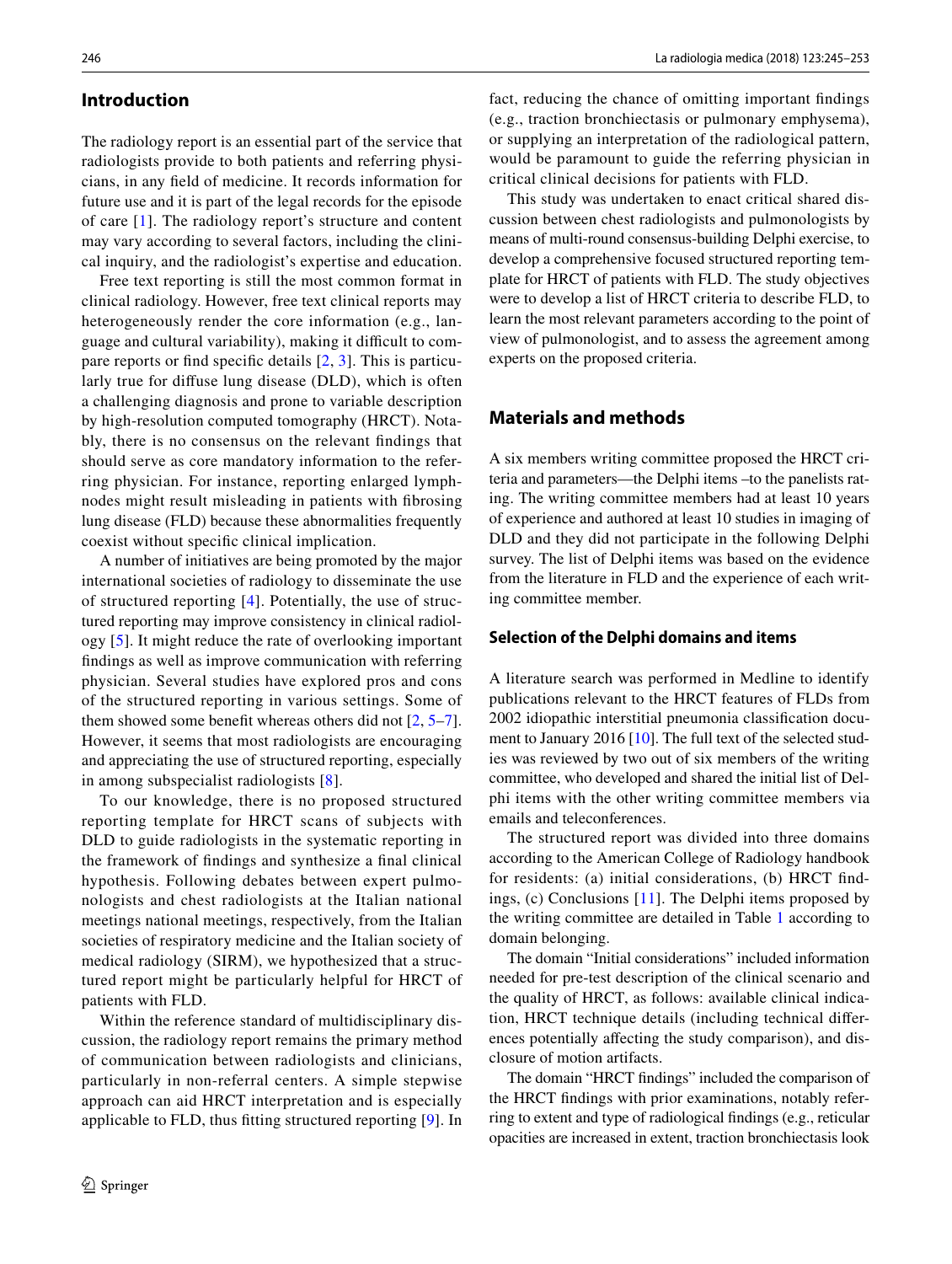<span id="page-2-0"></span>**Table 1** List of Delphi items proposed by the writing committee for panelists survey

| Initial considerations                                   | <b>HRCT</b> findings                                                                                                          | Conclusions                                                                                                                                           |
|----------------------------------------------------------|-------------------------------------------------------------------------------------------------------------------------------|-------------------------------------------------------------------------------------------------------------------------------------------------------|
| Available clinical indication                            | Comparison of CT findings with prior scan,<br>indicating change of each CT finding                                            | CT pattern:<br>(1) DEFINITE UIP<br>(2) POSSIBLE UIP<br>(3) ACUTE COMPLICATIONS IN UIP<br>$(4)$ NSIP<br>$(5)$ NSIP-OP<br>(6) SARCOIDOSIS<br>$(7)$ PPFE |
| CT protocol details                                      | Initial assessment of signs of lung fibrosis<br>(honeycombing, traction bronchiectasis, signs)<br>of volume loss)             | Proposal for the subsequent diagnostic test                                                                                                           |
| Comparison with prior CT examinations                    | Confidence on honeycombing against traction<br>bronchiectasis                                                                 | Indication for the timing of CT follow-up                                                                                                             |
| Differences in CT technique with prior examina-<br>tions | Avoid description of absent findings                                                                                          |                                                                                                                                                       |
| Motion artifacts                                         | Description of all CT findings                                                                                                |                                                                                                                                                       |
|                                                          | Description of the most relevant CT findings<br>only (e.g., honeycombing, traction bronchiecta-<br>sis, signs of volume loss) |                                                                                                                                                       |
|                                                          | Disease distribution on both axial and cranio-<br>caudal planes                                                               |                                                                                                                                                       |
|                                                          | Differentiation between macro- and micro-cystic<br>honeycombing                                                               |                                                                                                                                                       |
|                                                          | Description of the reticular opacities subtypes<br>(e.g., intralobular or interlobular)                                       |                                                                                                                                                       |
|                                                          | Emphysema subtype, including the so-called<br>airspace enlargement with fibrosis                                              |                                                                                                                                                       |
|                                                          | Quantitation of FLD extent as percentage of the<br>lung volume                                                                |                                                                                                                                                       |
|                                                          | Quantitation of FLD extent according to three<br>categories of severity                                                       |                                                                                                                                                       |
|                                                          | Quantitation of FLD extent for any disease OR<br>for sarcoidosis and systemic sclerosis only                                  |                                                                                                                                                       |
|                                                          | Quantitation of emphysema extent as percentage<br>of the lung volume                                                          |                                                                                                                                                       |
|                                                          | Quantitation of emphysema extent according to<br>three categories of severity                                                 |                                                                                                                                                       |
|                                                          | Report air trapping only when expiratory CT<br>scan is performed                                                              |                                                                                                                                                       |
|                                                          | Suggest air trapping also on inspiratory CT scan                                                                              |                                                                                                                                                       |
|                                                          | Report enlarged pulmonary artery for any dis-<br>ease OR for sarcoidosis and systemic sclerosis<br>only                       |                                                                                                                                                       |
|                                                          | Report enlarged lymph-nodes                                                                                                   |                                                                                                                                                       |

*OP* organizing pneumonia; *PPFE* Pleuro-Parenchymal Fibroelastosis

more severe, ground-glass opacity resolved, ground-glass opacity evolved towards overt reticulation, etc.). Furthermore, hierarchy of HRCT fndings description was investigated with particular emphasis on the key components of the FLD, namely honeycombing, traction bronchiectasis, and signs of volume loss [[9\]](#page-7-7). Furthermore, it was asked whether the description of the HRCT fndings had to be concise or include also missing fnding (e.g., not signs of honeycombing, not air trapping, etc.). It was also investigated the relevance of disclosure of the confdence in diagnosing and diferentiating honeycombing and traction bronchiectasis, which is a critical task even among expert chest radiologists [\[12](#page-8-1)].

Quantitative information was also among the items of "HRCT fndings", namely the relevance of reporting the extent of fbrosis and emphysema in the structured report.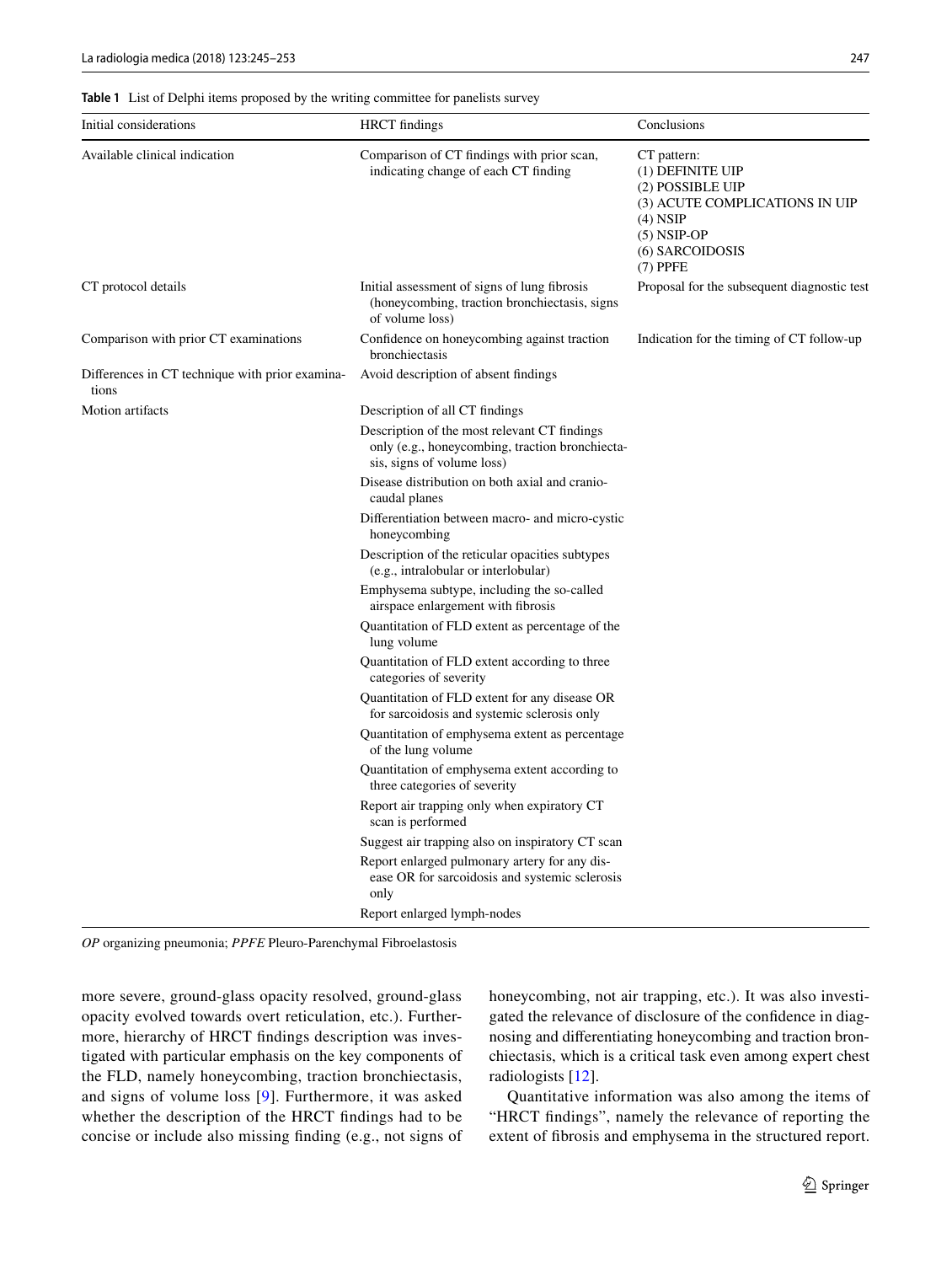Furthermore, the format of preferred visual scoring was proposed as either continuous variable (e.g., percentage) or as category (e.g., mild, moderate, or severe). Of note, no cut-of values were a priori set to defne the categories of disease extent (e.g., the category should be assigned according to radiologist subjective impression). In addition, it was investigated whether extent should be provided for any FLD or only for individual disorders (e.g., sarcoidosis, systemic sclerosis) for which literature supported the prognostic value of such data at the time of the present study  $[13, 14]$  $[13, 14]$  $[13, 14]$  $[13, 14]$ . Scientific references were supplied to the panelists for informed review of the aforementioned items.

The domain "Conclusions" was meant to investigate the relevance of reporting the HRCT pattern (e.g., usual interstitial pneumonia, UIP; non-specifc interstitial pneumonia, NSIP, etc.), of proposing further diagnostic evaluation, and of indicating the timing for HRCT follow-up.

#### **Selection of the study panelists**

The Italian Chest Imaging Subspecialty Society indicated a list of 53 expert radiologists (38 males, age range 30–72 years, median age 43 years, median years of experience in DLD 11 years), all active members of the Section of Thoracic Imaging of the SIRM, to participate in the Delphi survey (i.e., the radiology panelists—RPs). Selection criteria for RPs were as follows: (a)  $\geq$  5 years of experience in imaging of DLD (as reported in the society database); (b) authorship of  $\geq$  3 articles on DLD in peer-reviewed journal. Likewise, 18 pulmonologists (13 males, age range 38-61 years, median age 53 years, median years of experience in DLD 15) panelist (PP) were selected according to the following selection criteria: (a)  $\geq$  10 years of experience in DLD; (b) authorship of  $\geq 10$  articles on DLD in peer-reviewed journal. The selected RPs and PPs were contacted by email, informed about the aims and methodology of the study.

#### **Overview of the Delphi exercise**

The Delphi exercise was run by a biostatistician (with 5 years of experience), through emails exchange.

First, RPs were asked to classify Delphi items into three categories, as follows: (a) "essential"; (b) "optional"; or (c) "not relevant" for the HRCT structured reporting. Items rated "essential" were further classifed according to the format of reporting into "free text" or "outlined" (i.e., by a fxed check-list of descriptors or categories). A threshold of 80% "essential" rating by the RPs was set to retain items in the fnal structured report. Thereafter, items rated "essential" by less than 80% of the RPs were subsequently used to compile the Delphi item list for the PPs round. Again, a threshold of 80% "essential" rating by the PPs was set to retain items in the defnite structured report. Items rated "not relevant" were considered useless or misleading, therefore, excluded from the fnal structured report. Furthermore, all panelists were allowed to suggest additional items to be included in the item list for the subsequent round; this fostered the open discussion that this inter-specialty consultation was meant for.

In addition, PPs were also asked to judge the Delphi items that had been rated "essential" by the RPs, as follows: agree or disagree. The detailed sequence of steps of the Delphi survey is shown in Fig. [1.](#page-4-0)

#### **Data analysis**

Survey analysis was prospectively performed round by round [[15\]](#page-8-4). In particular, the results of round 1 provided the content for sequential surveys. The cut-off value to retain an item within the exercise and eventually in the HRCT reporting model was  $\geq 80\%$  "essential" rating [\[16,](#page-8-5) [17](#page-8-6)]. Items with  $< 80\%$  "essential" rating were iteratively rated at subsequent rounds. Likewise, this cut-off value was also used to select the most appropriate format of reporting of each retained item (e.g., to be given as free text or to be outlined).

## **Results**

Four Delphi rounds were performed to obtain the fnal structured report. A total of 42/53 (79.2%) invited radiologists agreed to participate as RPs. All of them completed the frst round, 41 (97.6%) and 36 (85.7%) completed the second and the fourth round, respectively. A total of 12/18 (66.7%) pulmonologists agreed to participate as PPs and completed one Delphi round (i.e., the third round).

The result of each round is given in supplementary Tables 1–4 and summarized in Fig. [1](#page-4-0). In round 1, 10/27 (37.7%) Delphi items were rated "essential" by more than 80% of RPs. In particular, total or nearly total agreement was reached for the following items: presence of prior HRCT scans for comparison, initial description of the variation of HRCT fndings as compared to prior scans, and assessment of the disease distribution. No format option reached the cut-off of 80% and was re-rated in round 2 by the RPs. A number of panelists expressed no preference for the format of reporting as outlined in supplementary Tables.

In round 2, 17/27 (63%) items were re-rated by the RPs. A 80% consensus was not reached for any of them. A consensus greater than 80% was recorded upon the outline format for four out of 10 (40%) items that had been judged "essential" in round 1. Ten out of 42 (24%) RPs suggested to add an item for ancillary fndings (e.g., pleural plaques, dilated esophagus, etc.), and report it as "free text".

In round 3, PPs rated "essential" the extent of the visual scoring of both FLD (expressed as percentage lung volume involvement) and emphysema (expressed as categories). No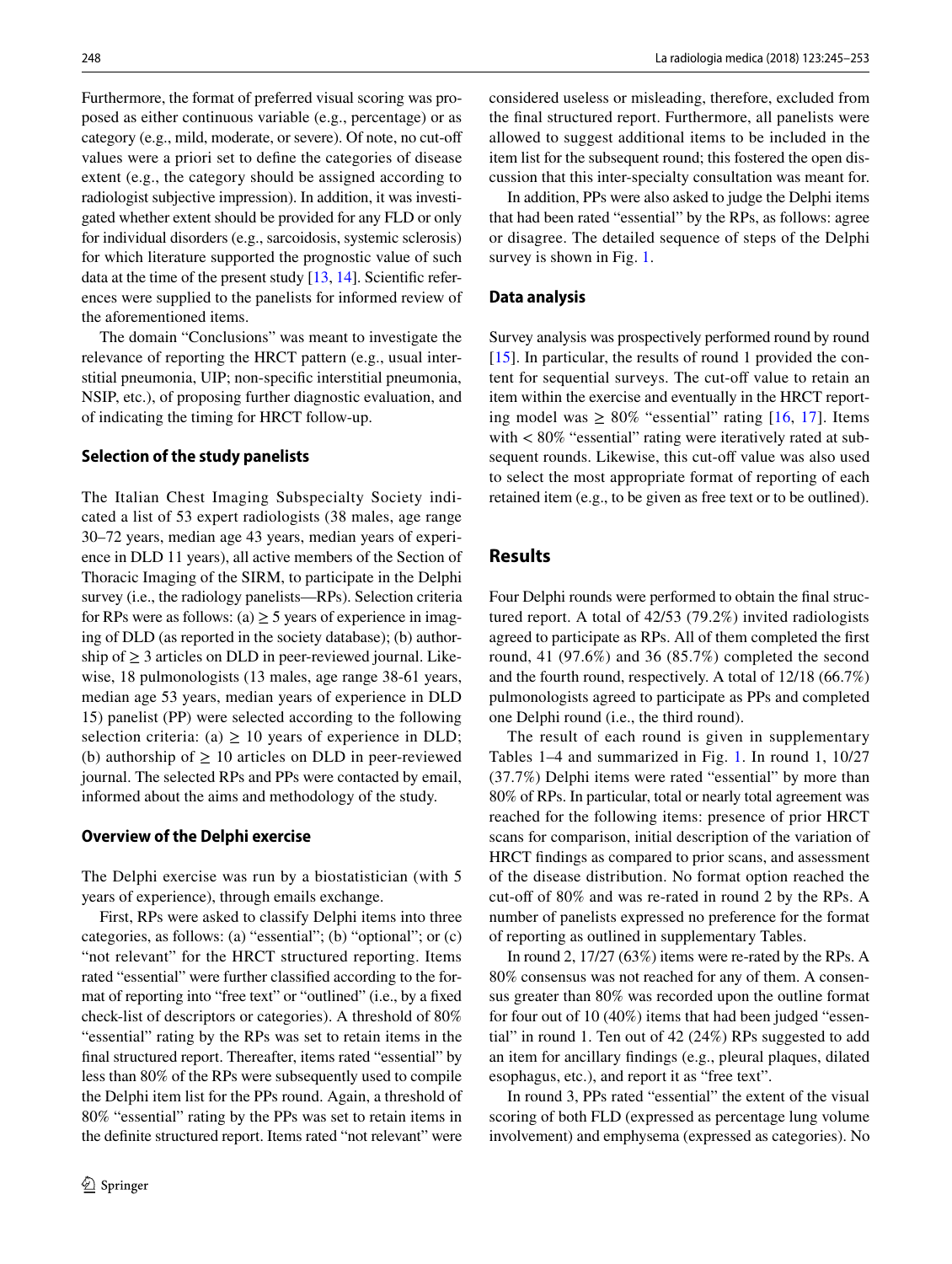

<span id="page-4-0"></span>**Fig. 1** Diagram summarizing the Delphi rounds results

sufficient consensus was reached for the remaining 15 items that had not been rated "essential" by the RPs. Besides, the PPs unanimously agreed on both the set of 10 "essential" items chosen by the RPs. Furthermore, three (25%) PPs suggested to expand on the conclusions domain by including a more detailed list of HRCT patterns and potential association or cause (e.g., unknown connective tissue disease, asbestosis, etc.) of FLD predictable from the HRCT fndings. This was regarded as worth of rating by the radiologists writing committee that agreed upon a list of both HRCT patterns and associations of FLD.

In round 4, RPs chose between including only the HRCT patterns list or also suggesting any association or cause of the FLD in the structured report. There was substantial agreement upon suggesting the association or cause of the FLD too (85.7% "essential").

The format option reached 80% consensus or higher for a few Delphi items (supplementary Tables 1–4). The format of each item included in the fnal template was chosen by the writing committee by taking into account the preferences of the majority of the RPs and PPs. Likewise, given the lack of consensus on the description of the CT fndings other than CT features of FLD and the suggestion of reporting ancillary fndings in round 2, an item "other CT fndings" (to be reported as "free text") was included in the fnal structured report template.

By accounting for the rounds results, a fnal structured report template was fnally developed by the writing committee, circulated and approved among all the participants (Fig. [2\)](#page-5-0).

## **Discussion**

We applied a rigorous consensus-building technique to identify the key items to be included in a structured report of FLD. In particular, it is the result of joint discussion between thoracic radiologists and pulmonologists. The iterative structure of the Delphi exercise showed a substantial agreement on the items progressively proposed for inclusion by each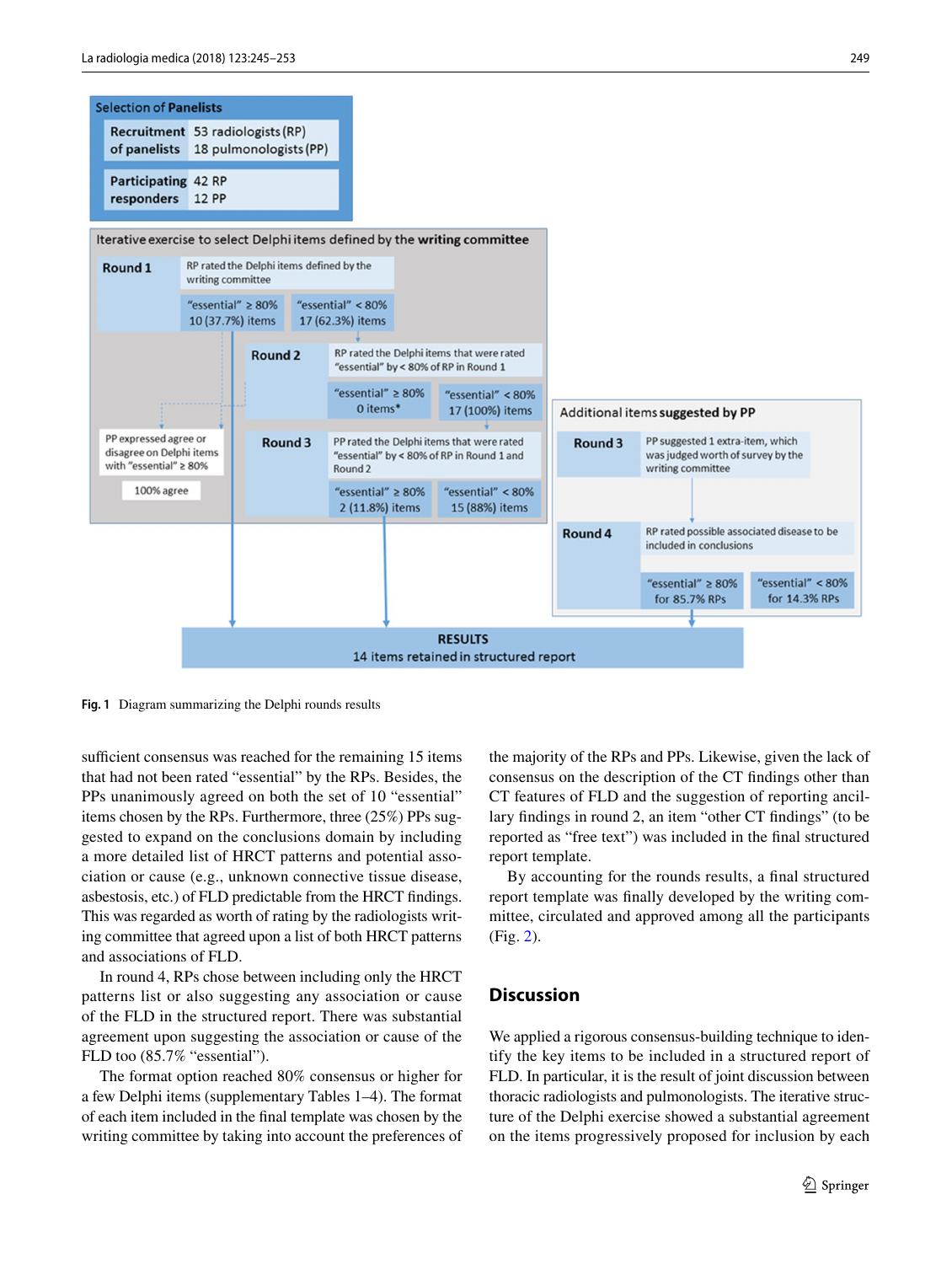

<span id="page-5-0"></span>**Fig. 2** Final structured report template approved by all the study participants

board of panelists, at subsequent rounds. The proposed template for structured report of FLD comes as the frst multidisciplinary example in the feld.

The glossary of terms for thoracic imaging as well as the classifcation documents have both improved the interpretation of the FLD  $[18–20]$  $[18–20]$  $[18–20]$  $[18–20]$ . However, there is no official reference for consistent reporting HRCT scan of subjects with FLD. This deficiency may have an impact on medical practice. Noteworthy, standardized structured reporting may reduce the risk of under-reporting important fndings of FLD, especially in peripheral centers. Therefore, as for other specific topics, a structured report may well fit the FLD [\[21](#page-8-9)].

Ideally, the radiologic report should address both clinical and radiological needs, with a direct and easy format. On the clinical side, there is no official recommendation about the mandatory features of a radiological report, notably about suggesting association between HRCT pattern and cause of DLD. Furthermore, it is not clear whether the radiologic report should include proposals for the management. Both topics should be discussed according to the potential infuence on clinical decision making, even in terms of potential medico-legal consequence [[22](#page-8-10)]. This study was indeed driven by the need for practical interaction to improve the usefulness of the basic communicating system within multidisciplinary management of the patient, namely the radiologic report. Therefore, pulmonologists were involved in this study to integrate their needs in a shared structured report, and to rate the relevance of items selected by radiologists.

Interestingly, pulmonologists agreed on the choice of radiologists and suggested to include information on the extent of both FLD and emphysema, which were not rated "essential" by a sufficient proportion of radiologists. Furthermore, pulmonologists proposed an additional item for the conclusions, namely the suggestion of possible cause or association of the FLD, which might be particularly useful to defne the clinical choice for subsequent diagnostic work-up or management. For example, the compulsory radiological suggestion of a potential cause of FLD (e.g., asbestosis, connective tissue disease, etc.) rather than the sole HRCT pattern (e.g., UIP or NSIP), might encourage both radiologists to systematically look for important ancillary fndings (e.g., pleural plaques, dilated esophagus, etc.) and pulmonologists to seek clinical investigation for the proposed association [[23\]](#page-8-11).

The Delphi exercise is one of the strengths of the present study. Indeed, it is a widely recognized method to investigate consensus among experts. Noteworthy, the anonymity of panelists reduces the potential infuence of strong opinion leaders on other participants and, thereby, the results of the survey [\[24\]](#page-8-12). The specific design of our Delphi survey was meant to frst gather the opinion of radiologists, and then to investigate agreement of pulmonologists, especially on topics that are essential to the majority of expert radiologists. This logical sequence was particularly important for technical and medico-legal issues, which may be beyond the radiological "know how" of pulmonologists. Therefore, this approach granted main radiological address of the report with clinically signifcant adjustment from pulmonologists. The unanimous agreement of pulmonologists on items retained by radiologists suggests that all those items were clinically necessary, but allegedly they were not sufficient.

There are multiple formats for structured report, with no one being absolutely preferable over the other. They range from free text reporting with reference headers to predefned point-and-click options [[25\]](#page-8-13). In our study, the panelists were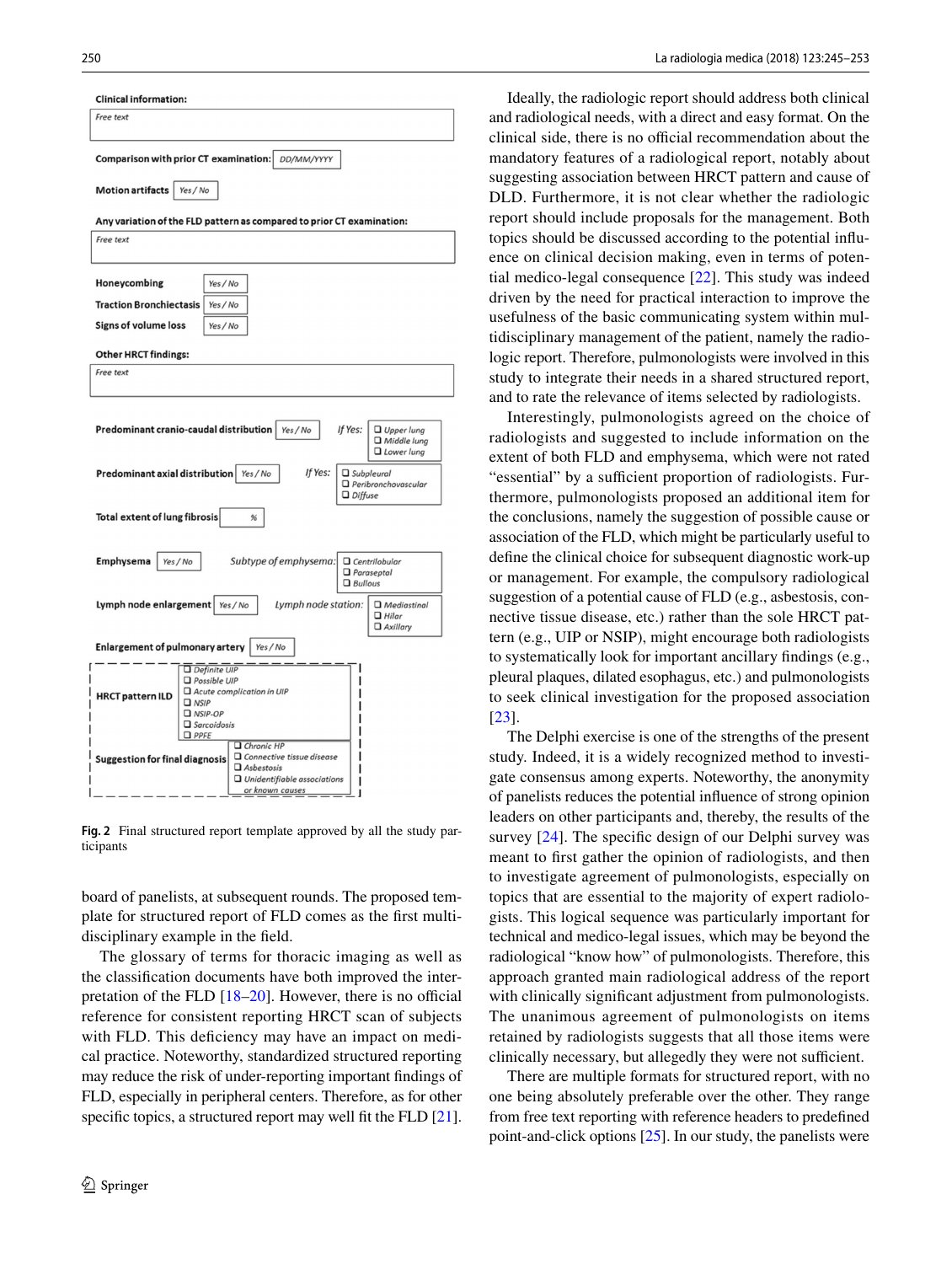asked to choose their preferred format for each item. There was poor consensus (threshold for consensus  $\geq 80\%$ ) on the format for structured report. Both radiologists and pulmonologists did not consider essential the reporting style of HRCT fndings, particularly the avoidance of over-description and the disclosure of confdence on interpretation of key HRCT fndings (e.g., honeycombing vs reticular abnormalities superimposed to emphysema). Therefore, the format of each item included in the fnal template was chosen by the writing committee by taking into account the preferences of the majority of the RPs and PPs. We think that a combination of free text and outlined items may be helpful to either systematically disclose key unequivocal HRCT features (e.g., honeycombing) or describe the meaning of individual abnormalities that otherwise would be difficult to capture using a fxed check-list.

Further items included in the fnal structured report template are worth of discussion. The clinical inquiry should be included in the frst rows of the report to facilitate the structured answer to the specifc question. Conversely, stating the absence of pertinent clinical history may help convey diagnostic uncertainties [[25\]](#page-8-13). Moreover, the comparison with prior examinations might be prognostically relevant, thus it should be clearly addressed at each HRCT control. The proposed structured report encourages the key discrimination between FLD and non-fbrotic DLD. Notably, the structured description of HRCT signs of FLD allows the list of potential diagnoses of DLD to be narrowed from over a hundred disorders to a handful of diseases [[9\]](#page-7-7).

Radiologists did not reach a consensus on the format of preferred visual scoring for emphysema extent. This was probably due to the current lack of clarity about the best method to be applied for that purpose, indeed the visual score is afected by quite an inter-observer variation. Furthermore, the utility of semi-automatic software for emphysema quantitation in routine activity has yet to be clarifed, especially for emphysema in FLD [\[26](#page-8-14)]. Density masking is the current reference standard for emphysema quantifcation. This method is not suitable for quantifcation of patients with emphysema and FLD because it cannot discriminate between low density areas due to emphysema or associated with honeycomb cysts or traction bronchiectasis [\[27\]](#page-8-15). On the other hand, the total disease extent by categories would help stratifying patient prognosis, especially in sarcoidosis and systemic sclerosis. This was a topic of debate between radiologists and pulmonologists. In our survey, the radiologists did not reach a consensus on that [[13,](#page-8-2) [14](#page-8-3)], whilst the pulmonologists preferred to include specifc description of disease extent for any FLD as well as emphysema. This request from the pulmonologists is likely related to the need to get additional instruments to improve their interpretation of the patient clinico-functional profle.

The inclusion of air trapping in FLD seemed also concerning for structure report. The predictive value of air trapping in FLD is still under evaluation, with no cut-of extent being recognized. Furthermore, air trapping may be independent from specifc association with FLD (e.g., it has been reported in up to 32% of IPF cases) [\[28\]](#page-8-16). In a recent study, difuse air trapping was the source of CT-pathologic discordance in 71.8% in IPF [[29\]](#page-8-17).

In the "Conclusions" domain, neither radiologists nor pulmonologists agreed upon suggesting specifc diagnostic work-up because it was likely perceived as potentially misleading, allegedly beyond the radiologists knowledge (e.g., radiologists have often limited information about the patient clinical condition and indeed cannot fgure out what would be best for him).

This study has some limitations. First, the study panelists were from a single country, for this reason there was a relatively small number of selected expert panelists. The participation of opinion leaders from multiple countries would grant broader sharing and would increase the consistency of the structured report. We foster this National survey will prompt international survey to increase the number of participants, which was likely not sufficiently large to address the study task. The Delphi items were evaluated according to the Italian terminology, nevertheless international scientifc references were supplied for informed review. Second, the items were initially selected by the study writing committee, thus resulting in a modifed Delphi exercise that could potentially bias the structured report outline. Finally, this study did not aim to assess the impact of the structured report in the diagnosis and management of FLD. This issue will be discussed by forthcoming studies.

In conclusion, this study provides a template for structured report of FLD that features essential items as agreed by thoracic radiologists and their main speaker, the pulmonologists. The multidisciplinary methodology strengthens the structured report utility for daily practice.

Acknowledgements Carlo Agostini<sup>1</sup>, Carlo Albera<sup>2</sup>, Domenico Attinà<sup>3</sup>, Giuseppe Battista<sup>4</sup>, Elena Bertelli<sup>5</sup>, Giuseppina Bertorelli<sup>6</sup>, Claudio Bnà<sup>7</sup>, Martina Bonifazi<sup>8</sup>, Lorenzo Bonomo<sup>9</sup>, Andrea Borghesi<sup>10</sup>, Lucio Calandriello<sup>9</sup>, Antonella Caminati<sup>11</sup>, Diana Capannelli<sup>3</sup>, Stefania Cerri<sup>12</sup>, Federica Ciccarese<sup>3</sup>, Davide Colombi<sup>13</sup>, Marco Confalonieri<sup>14</sup>, Annaemilia Del Ciello<sup>9</sup>, Giovanni Della Casa<sup>15</sup>, Roberto Dore<sup>16</sup>, Fabio Falaschi<sup>17</sup>, Alessandra Farchione<sup>9</sup>, Beatrice Feragalli<sup>18</sup>, Paola Franchi<sup>9</sup>, Giampaolo Gavelli<sup>19</sup>, Sergio Harari<sup>11</sup>, Fabrizio Luppi<sup>12</sup>, Fabio Maggi<sup>20</sup>, Maria Antonietta Mazzei<sup>21</sup>, Manuela Mereu<sup>22</sup>, Gianluca Milanese<sup>23</sup>, Stefano Palmucci<sup>24</sup>, Rosa Lucia Patea<sup>22</sup>, Alberto Pesci<sup>25</sup>, Marco Piolanti<sup>26</sup>, Venerino Poletti<sup>27</sup>, Gaetano Rea<sup>28</sup>, Luca Richeldi<sup>29</sup>, Paola Rogliani<sup>30</sup>, Chiara Romei<sup>17</sup>, Paola Rottoli<sup>31</sup>, Alessandro Sanduzzi-Zamparelli<sup>32</sup>, Alfredo Sebastiani<sup>33</sup>, Gianluigi Sergiacomi<sup>34</sup>, Gian Alberto Soardi<sup>35</sup>, Lucia Spaggiari<sup>36</sup>, Paolo Spagnolo<sup>37</sup>, Sara Tomassetti<sup>27</sup>, Rocco Trisolini<sup>38</sup>, Adele Valentini<sup>16</sup>, Carlo Vancheri<sup>39</sup>, Valentina Vespro<sup>40</sup>, Luca Volterrani<sup>21</sup>

1 Clinical Immunology, Department of Medicine (DIMED), Padua University, Padua, Italy; <sup>2</sup>Department of Clinical and Biological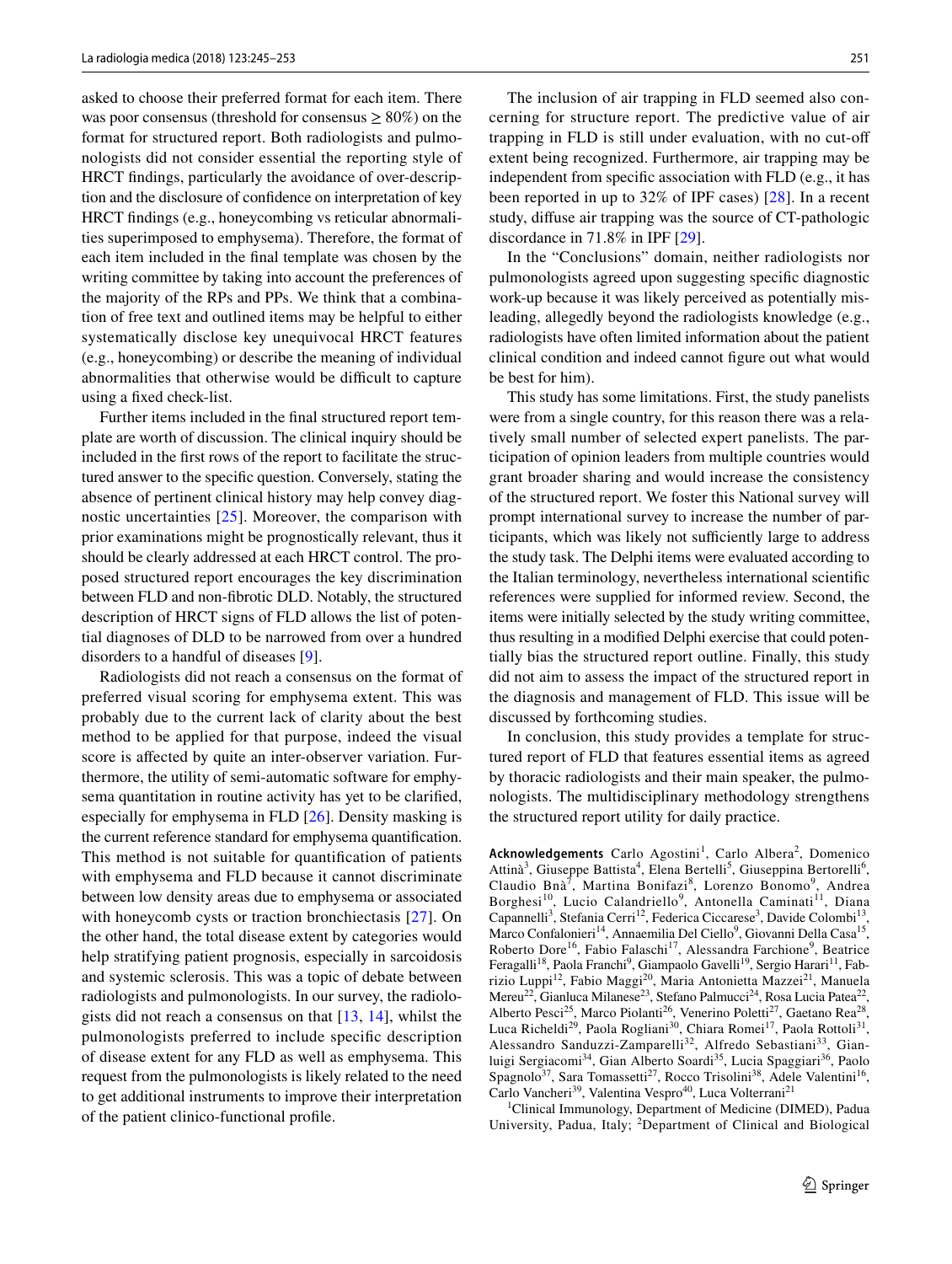Sciences, University of Turin, Turin, Italy; <sup>3</sup>Radiology Unit, Cardio-Thoracic-Vascular University Hospital S. Orsola-Malpighi, Bologna, Italy; <sup>4</sup> Dipartimento di Medicina Specialistica, Diagnostica e Sperimentale, University Hospital S. Orsola-Malpighi, Bologna, Italy; <sup>5</sup>Radiologia, Ospedale Careggi, Firenze, Italy; <sup>6</sup>Respiratory Disease and Lung Function Unit, Department of Medicine and Surgery, University of Parma, Italy; <sup>7</sup>Radiology, Poliambulanza Foundation Hospital, Brescia, Italy; <sup>8</sup>Department of Biomedical Sciences and Public Health, Università Politecnica delle Marche, Ancona, Italy; <sup>9</sup>Institute of Radiology, Department of Radiological Sciences, Università Cattolica del Sacro Cuore, Rome, Italy; <sup>10</sup>Department of Radiology, University and Spedali Civili of Brescia, Italy; 11U.O. di Pneumologia e Terapia Semi-Intensiva Respiratoria - Servizio di Fisiopatologia Respiratoria ed Emodinamica Polmonare, Ospedale San Giuseppe - MultiMedica IRCCS, Milan, Italy; 12Center for Rare Lung Diseases, University Hospital Policlinico di Modena, Italy; <sup>13</sup>Department of Radiology, Guglielmo da Saliceto Hospital, Piacenza, Italy; 14Pulmonology Department, University Hospital of Cattinara, Trieste, Italy; <sup>15</sup>Radiology, University Hospital Policlinico di Modena, Italy; <sup>16</sup>Unit of Radiology, IRCCS Policlinico San Matteo, Pavia, Italy; <sup>17</sup>Second Radiology Unit, University Hospital of Pisa, Pisa, Italy; <sup>18</sup>Department of Medical, Oral and Biotechnological Sciences, University G. D'Annunzio, Chieti, Italy; 19Radiology Unit, IRCCS Istituto Scientifco Romagnolo per lo Studio e la Cura dei Tumori (IRST), Meldola (FC), Italy; <sup>20</sup>Azienda sanitaria locale n. 1, Avezzano, Sulmona, L'Aquila, Italy; <sup>21</sup>Department of Medical, Surgical and Neuro Sciences, Diagnostic Imaging, Azienda Ospedaliera Universitaria Senese, University of Siena, Siena, Italy; 22Department of Neuroscience and Section of Integrated Imaging and Radiological Therapies, University of Chieti, Italy; <sup>23</sup>Section of Radiology, Unit of Surgical Sciences, Department of Medicine and Surgery (DiMeC), University of Parma, Italy; 24Department of Medical and Surgical Sciences and Advanced Technologies-Radiodiagnostic and Radiotherapy Unit, University Hospital "Policlinico-Vittorio Emanuele", Catania, Italy; <sup>25</sup>Department of Health Science, Pulmonology Unit, University of Milan Bicocca, San Gerardo Hospital, Monza, Italy; <sup>26</sup>Radiologia, Azienda Unità Sanitaria Locale di Bologna, Italy; <sup>27</sup>Department of Diseases of the Thorax, Azienda USL Romagna, GB Morgagni Hospital, Forlì, Italy; <sup>28</sup>Department of Diagnostic Imaging, Monaldi Hospital, Naples, Italy; 29Unità Operativa Complessa di Pneumologia, Università Cattolica del Sacro Cuore, Fondazione Policlinico A. Gemelli, Rome, Italy; <sup>30</sup>University of Rome Tor Vergata, Department of Systems Medicine, Rome, Italy; <sup>31</sup>Department of Medical and Surgical Sciences and Neurosciences, Respiratory Diseases Unit, University of Siena, Italy; <sup>32</sup>Respiratory Medicine Section, Department of Clinical Medicine and Surgery, "Federico II" University of Naples, Naples, Campania, Italy; <sup>33</sup>Interstiziopatie Polmonari Dipartimento Medico-Chirurgico dei percorsi integrati. Azienda Ospedaliera San Camillo-Forlanini di Roma, Italy; <sup>34</sup>Department of Diagnostic and Molecular Imaging, Radiation Therapy and Interventional Radiology, University Hospital Tor Vergata, Rome, Italy; 35UOC Radiologia, Ospedale Maggiore di Borgo Trento, AOUI Verona, Verona, Italy; <sup>36</sup>Radiologia, Arcispedale S. Maria Nuova – Azienda-Ospedaliera di Reggio Emilia, Italy; <sup>37</sup>Section of Respiratory Diseases, Department of Cardiac, Thoracic, and Vascular Sciences, University of Padua, Padua, Italy; <sup>38</sup>Interventional Pulmonology Unit, Policlinico S. Orsola-Malpighi, Bologna, Italy; 39Department of Clinical and Experimental Medicine, Regional Centre for Interstitial and Rare Lung Diseases, University of Catania, Catania, Italy; <sup>40</sup>Dipartimento di Diagnostica per Immagini, UOC di Radiologia, Fondazione IRCCS Ca' Granda, Ospedale Maggiore Policlinico, Milan, Italy.

## **Compliance with Ethical Standards**

**Conflict of interest** The authors state that this study was not funded. Dr. Albera reports grants, personal fees and non-fnancial support from Roche, during the conduct of the study; personal fees and non-fnancial support from Roche, personal fees and non-fnancial support from Boehringer Ingelheim, personal fees and non-fnancial support from Fibrogen, personal fees and non-fnancial support from GSK, personal fees and non-fnancial support from Sanof Aventis, outside the submitted work. Dr. Harari reports personal fees from Roche, grants and personal fees from Intermune, grants and personal fees from Boehringer Ingelheim, outside the submitted work. Dr. Luppi reports personal fees from Boehringer Ingelheim, grants and personal fees from Roche, during the conduct of the study. Dr. Odone reports personal fees from Roche, during the conduct of the study. Dr. Silva reports personal fees from Roche, outside the submitted work. Dr. Sverzellati reports personal fees from Roche, personal fees from Boehringer Ingelheim, outside the submitted work. The other authors declare that they have no confict of interest.

**Ethical approval** The manuscript does not contain clinical studies or patient data.

**Open Access** This article is distributed under the terms of the Creative Commons Attribution 4.0 International License [\(http://creativecom](http://creativecommons.org/licenses/by/4.0/)[mons.org/licenses/by/4.0/](http://creativecommons.org/licenses/by/4.0/)), which permits unrestricted use, distribution, and reproduction in any medium, provided you give appropriate credit to the original author(s) and the source, provide a link to the Creative Commons license, and indicate if changes were made.

# **References**

- <span id="page-7-0"></span>1. <http://www.radreport.org/about.php>
- <span id="page-7-1"></span>2. Schwartz LH, Panicek DM, Berk AR, Li Y, Hricak H (2011) Improving communication of diagnostic radiology findings through structured reporting. Radiology 260(1):174–181. [https://](https://doi.org/10.1148/radiol.11101913) [doi.org/10.1148/radiol.11101913](https://doi.org/10.1148/radiol.11101913)
- <span id="page-7-2"></span>3. Reiner BI (2009) The challenges, opportunities, and imperative of structured reporting in medical imaging. J Digit Imaging 22(6):562–568.<https://doi.org/10.1007/s10278-009-9239-z>
- <span id="page-7-3"></span>4. European Society of R (2011) Good practice for radiological reporting. Guidelines from the European Society of Radiology (ESR). Insights Imaging 2(2):93–96. [https://doi.org/10.1007/](https://doi.org/10.1007/s13244-011-0066-7) [s13244-011-0066-7](https://doi.org/10.1007/s13244-011-0066-7)
- <span id="page-7-4"></span>5. Larson DB, Towbin AJ, Pryor RM, Donnelly LF (2013) Improving consistency in radiology reporting through the use of department-wide standardized structured reporting. Radiology 267(1):240–250. <https://doi.org/10.1148/radiol.12121502>
- 6. Andreisek G, Deyo RA, Jarvik JG, Porchet F, Winklhofer SF, Steurer J, group Lw (2014) Consensus conference on core radiological parameters to describe lumbar stenosis—an initiative for structured reporting. Eur Radiol 24(12):3224–3232. [https://doi.](https://doi.org/10.1007/s00330-014-3346-z) [org/10.1007/s00330-014-3346-z](https://doi.org/10.1007/s00330-014-3346-z)
- <span id="page-7-5"></span>7. Mamisch N, Brumann M, Hodler J, Held U, Brunner F, Steurer J, Lumbar Spinal Stenosis Outcome Study Working Group Z (2012) Radiologic criteria for the diagnosis of spinal stenosis: results of a Delphi survey. Radiology 264(1):174–179. [https://](https://doi.org/10.1148/radiol.12111930) [doi.org/10.1148/radiol.12111930](https://doi.org/10.1148/radiol.12111930)
- <span id="page-7-6"></span>Powell DK, Silberzweig JE (2015) State of structured reporting in radiology, a survey. Acad Radiol 22(2):226–233. [https://doi.](https://doi.org/10.1016/j.acra.2014.08.014) [org/10.1016/j.acra.2014.08.014](https://doi.org/10.1016/j.acra.2014.08.014)
- <span id="page-7-7"></span>9. Jacob J, Hansell DM (2015) HRCT of fbrosing lung disease. Respirology. <https://doi.org/10.1111/resp.12531>
- <span id="page-7-8"></span>10. American Thoracic S, European Respiratory S (2002) American Thoracic Society/European Respiratory Society International Multidisciplinary Consensus Classifcation of the Idiopathic Interstitial Pneumonias. This joint statement of the American Thoracic